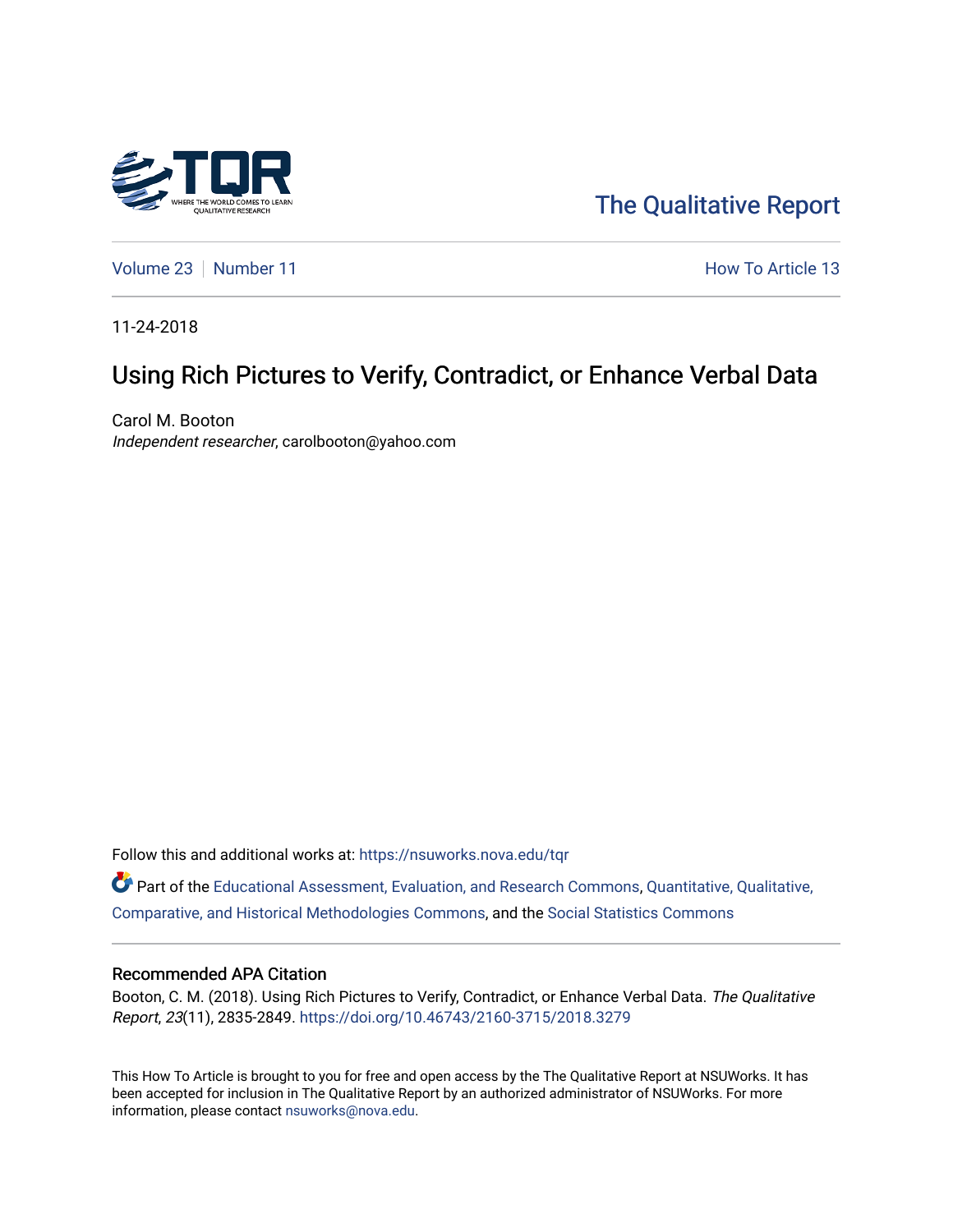

# Using Rich Pictures to Verify, Contradict, or Enhance Verbal Data

## **Abstract**

The problem addressed in this case study stemmed from recognition of qualitative researchers' desire to triangulate findings with two or more data sources. In this study, I describe the process of using visual data to verify, contradict, or enhance verbal data using a soft systems methodology tool called rich pictures. To date, the process of comparing verbal data and visual data has not been well explored. I use secondary data from a Ph.D. study about faculty members' perceptions of academic quality to compare two data sources: participants' verbal definitions of academic quality and participants' verbal descriptions of rich pictures representing their visual conceptions of academic quality. Three rich picture examples illustrate the varying degrees to which rich picture descriptions may align with verbal definitions. Some participants' rich picture descriptions were partially or completely consistent with their initial definitions of the phenomenon under study. However, in most cases, participants' descriptions of their rich pictures added new data to their initial definitions of academic quality, thus generating new insights. I recommend asking participants to describe their rich pictures in their own words, thereby facilitating a direct comparison of participants' verbal and visual data.

## Keywords

Rich Pictures, Systems Thinking, Soft Systems Methodology (SSM)

## Creative Commons License



This work is licensed under a [Creative Commons Attribution-Noncommercial-Share Alike 4.0 International](https://creativecommons.org/licenses/by-nc-sa/4.0/)  [License](https://creativecommons.org/licenses/by-nc-sa/4.0/).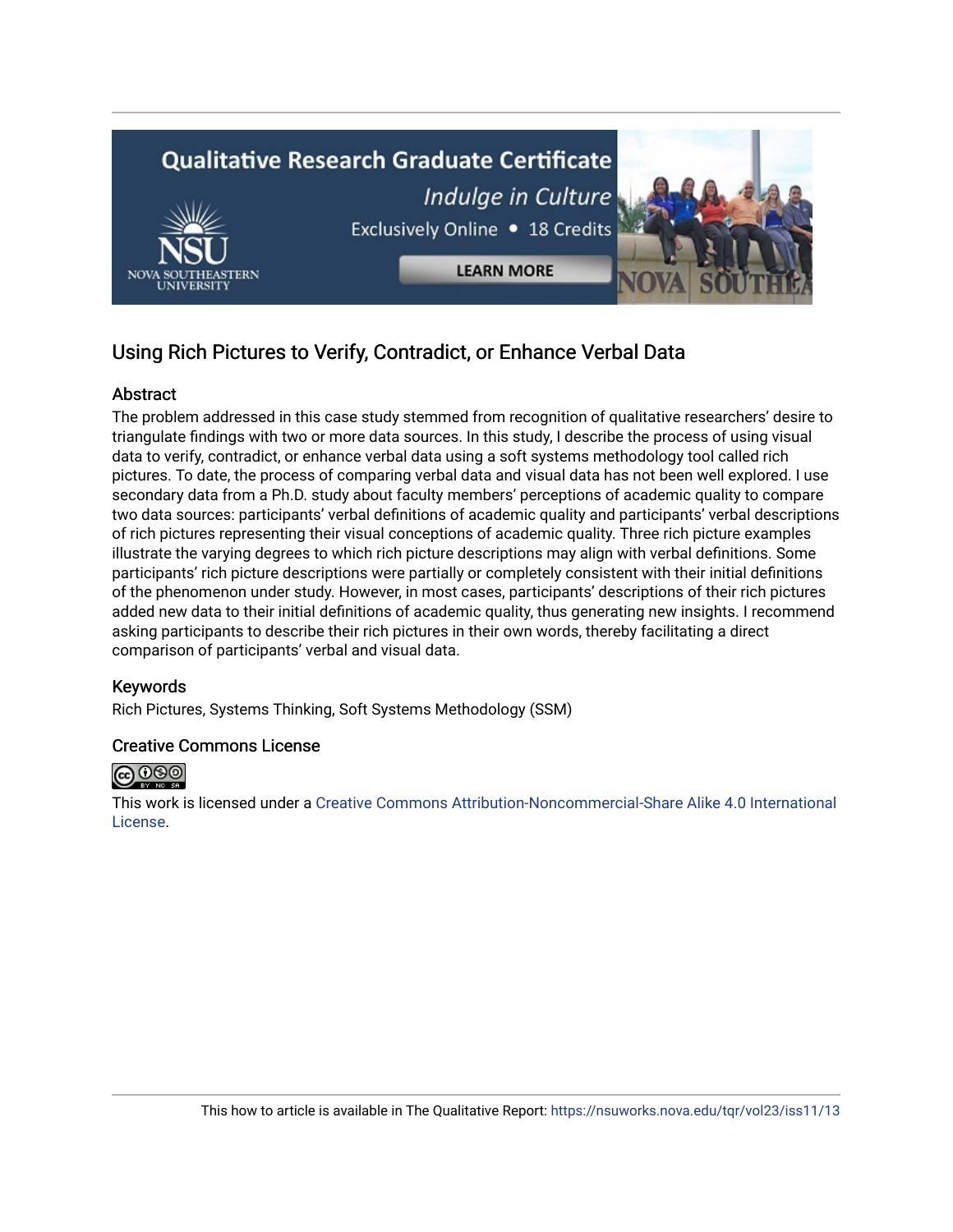

# **Using Rich Pictures to Verify, Contradict, or Enhance Verbal Data**

## Carol M. Booton Indepdendent Researcher, Portland, Oregon, USA

*The problem addressed in this case study stemmed from recognition of qualitative researchers' desire to triangulate findings with two or more data sources. In this study, I describe the process of using visual data to verify, contradict, or enhance verbal data using a soft systems methodology tool called rich pictures. To date, the process of comparing verbal data and visual data has not been well explored. I use secondary data from a Ph.D. study about faculty members' perceptions of academic quality to compare two data sources: participants' verbal definitions of academic quality and participants' verbal descriptions of rich pictures representing their visual conceptions of academic quality. Three rich picture examples illustrate the varying degrees to which rich picture descriptions may align with verbal definitions. Some participants' rich picture descriptions were partially or completely consistent with their initial definitions of the phenomenon under study. However, in most cases, participants' descriptions of their rich pictures added new data to their initial definitions of academic quality, thus generating new insights. I recommend asking participants to describe their rich pictures in their own words, thereby facilitating a direct comparison of participants' verbal and visual data. Keywords: Rich Pictures, Systems Thinking, Soft Systems Methodology (SSM)*

## **Introduction**

To enhance validity in qualitative research, researchers often seek to incorporate more than one data source. The purpose of this case study is to show how researchers could apply a soft systems methodology tool called *rich pictures* to verify, contradict, or enhance participants' verbal interview data. Rich pictures are visual diagrams—usually user-created that can help users explore organizational problems (Bell  $\&$  Morse, 2012). In this case study of secondary data, I show how participants' descriptions of their rich pictures verified, contradicted, or enhanced their verbal definitions of academic quality, thereby offering insight into the value of rich pictures as a tool for enhancing validity in qualitative studies.

## **Background**

Organizations can be viewed as meaning-making systems—organization members construct meaning from internal communication and decision-making systems and interact with their various internal and external environments (Wolf, 2010). Therefore, a systems thinking approach was a logical framework for exploring academic quality in for-profit vocational programs.

## **Systems Thinking**

Virtually any organizational phenomenon can be described as a system of related elements (Checkland, 1981/1984). In addition, at a more abstract level, the *process* of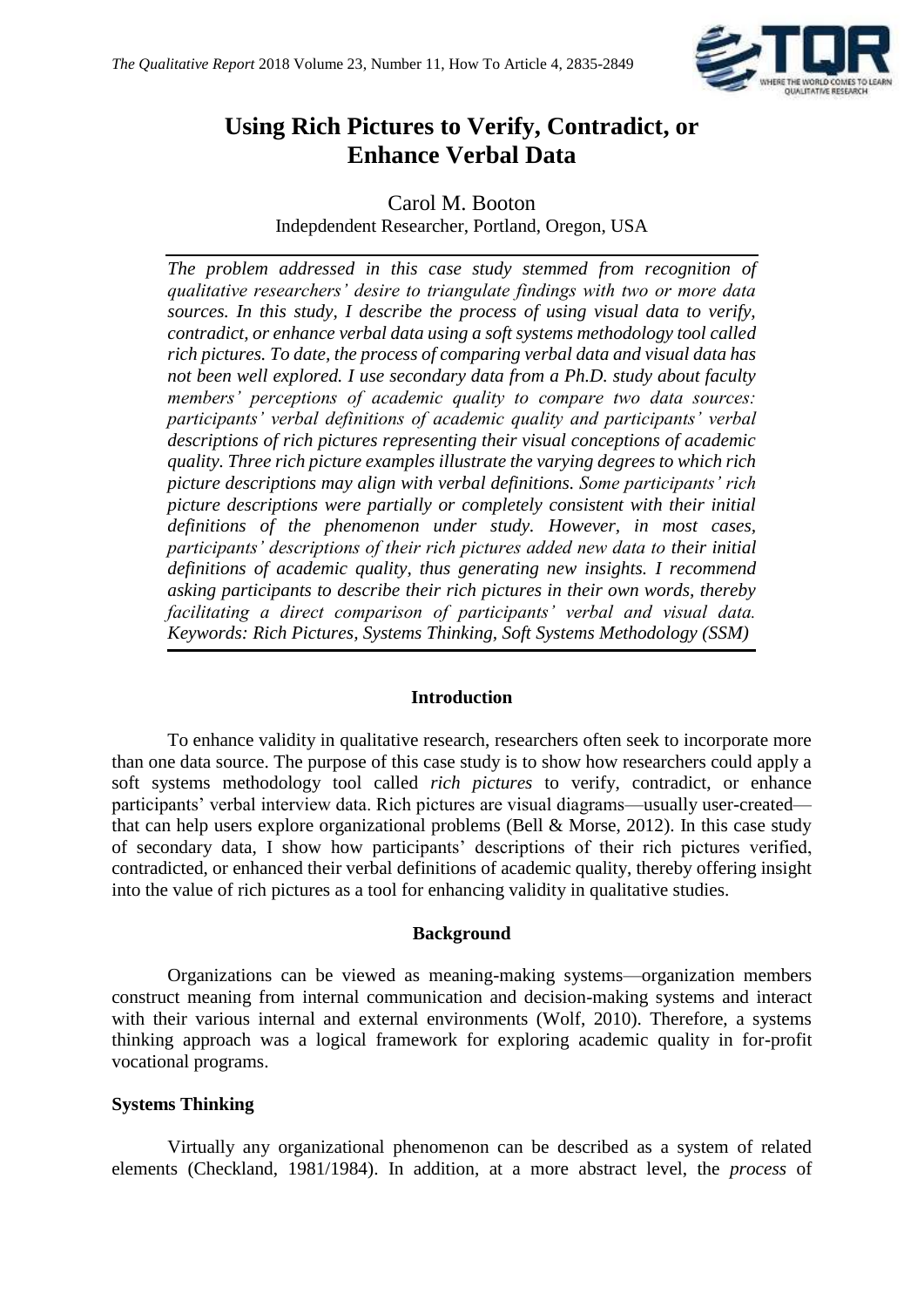understanding a phenomenon can be approached systemically (Checkland, 1981/1984). Systems thinking involves thinking in layers, connections, and relationships (Blockley, 2010). Further, because humans are involved, systems thinking in organizations tends to be constructivist, interpretative, and exploratory (Paucar-Caceres & Pagano, 2011). These concepts are sometimes more easily expressed in symbols than in words (Fougner & Habib, 2008).

**Soft systems methodology (SSM).** Rich pictures emerged from a systems thinking approach developed in the 1970s known as soft systems methodology (SSM; Checkland, 1981/1984). Checkland (1981/1984) introduced the label *soft systems methodology* to describe a systems thinking approach developed to help organizational leaders cope with the ambiguity and complexity found in human management situations (Checkland, 2010; Checkland & Haynes, 1994). SSM encompasses three main premises that differentiate human activity systems from nonhuman activity systems:

- All human situations involve people trying to define and implement deliberate, purposeful action;
- Each person brings a unique and evolving worldview to every situation; and
- SSM involves a systemic learning process in which systems thinking shifts from a focus on managing a situation to a focus on conducting an inquiry process to understand the situation (Checkland & Haynes, 1994, pp. 192–193).

SSM has evolved as researchers have applied the framework to social problems. Practical applications of SSM generally incorporate seven steps:

- 1. Identify the problem situation;
- 2. Express the problem situation in the form of a conceptual model;
- 3. Compile an overall rich picture diagram containing the perspectives of key stakeholders;
- 4. Use the rich picture to form a root definition, collectively known by the acronym CATWOE, standing for *clients*, *actors*, *transformations*, *worldviews*, *owners*, and *environmental constraints*;
- 5. Compare the conceptual model from Step 2 to the rich picture formed in Step 3 and perform further iterations as needed to arrive at a final model and root definition;
- 6. Identify desirable changes; and
- 7. Identify feasible action steps. (Doloi, 2011, pp. 624–625)

Steps 1 and 2 reveal the problem situation (Checkland, 1981/1984). The overall rich picture created in Step 3 should contain as many perceptions of the problem as possible (Berg & Pooley, 2013b). The root definition arrived at in Step 4 is a hypothesis of the problem situation from a combined perspective (Checkland, 1981/1984). In Steps 5, 6, and 7, debate leads to action to improve the situation (Jackson, 2000).

## **SSM and Rich Pictures**

Visual representations of phenomena have a long tradition in human history, going back to cave paintings and hieroglyphics. Humans naturally create images to represent situations they face. Diagrams are frequently used in the social sciences to illustrate structural and process elements in organizational systems (Bell & Morse, 2013). Similarly, rich pictures are a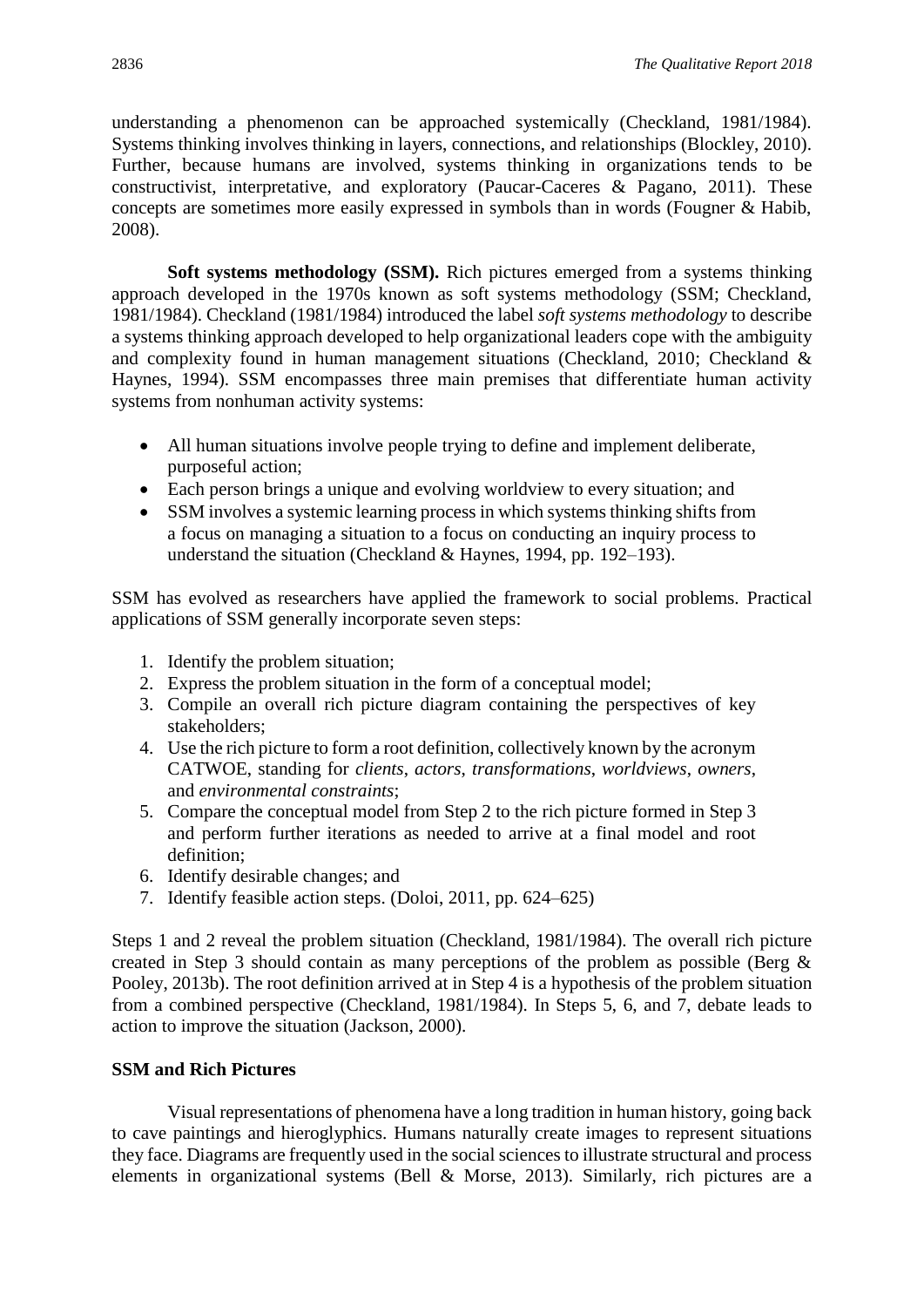graphical means of identifying differing worldviews to arrive at a shared understanding of an organizational phenomenon (Berg & Pooley, 2013a).

Checkland (1981/1984) inadvertently championed the use of diagrams, or rich pictures, as part of his explanation of SSM. According to Lewis (1992), Checkland's first description of SSM contained no mention of rich pictures. Originally, Checkland used the term *rich picture* as a representation of the problem situation rather than as an actual diagram (Lewis, 1992). Since then, practitioners' applications of SSM have produced an increasingly well-developed regimen for using visual diagrams to illustrate managerial problems (Bell & Morse, 2012, 2013; Berg & Pooley, 2013a; Fougner & Habib, 2008; Horan, 2000; Kish, Bunch, & Xu, 2016; Lewis, 1992; Valente & Marchetti, 2010; Waring, 1996/2005). In recent years, researchers have incorporated a combination of symbols, icons, and text (either hand-drawn or computergenerated) to illustrate relationships and processes related to a problem situation, as seen from the perspectives of stakeholders (Belue, Carmack, Myers, Weinreb-Welch, & Lengerich, 2012).

Proponents of the tool have claimed that creating rich pictures lets users bypass the mental filters of traditional narratives to access the underlying meanings, or essences, of phenomena (Bell & Morse, 2013). Further, rich pictures carry spatial clues, mood expressions, and symbolic meanings that may hint at hidden ideas, relationships, and emotions (Wall, Higgins, Hall, & Woolner, 2013), elements that may never emerge in verbal discussion (Bell & Morse, 2013). Therefore, combining visual data and verbal data could help enhance the validity of a research investigation.

#### **Collecting Rich Picture Data**

Practitioners and researchers have used a variety of methods to collect rich picture data from participants. First, facilitators of rich pictures must determine the degree of control they will exercise over the users' process (Bell & Morse, 2013). Some researchers have presented explicit instructions for creating rich pictures (Bell & Morse, 2013; Wall et al., 2013), while others have allowed users to proceed with just a description of the process and a visual example (Berg & Pooley, 2013a). In one study, the researchers declared two rules: (a) The rich picture must be visible to everyone in the group, and (b) text should be avoided (Bell & Morse, 2012). In general, participants should be encouraged to draw not just figures but also contexts and interactions and to avoid using excessive text (Armson, 2011).

Other facilitators have attempted to standardize rich picture iconography by offering a selection of symbolic images from which users can choose (Berg & Pooley, 2013a). Waring (1996/2005) offered a menu of predetermined symbols, including crossed swords to denote conflict, a knotted rope to indicate a "knotty" problem, and a pair of hands in a handshake to show friendship and solidarity (p. 84). In a study of international trainers, the brief instructions given participants for creating a concept map of their experiences consisted of encouraging them to include both challenges and successes and to limit the concept map to one letter-size page (Wheeldon & Faubert, 2009). Berg and Pooley (2013a) asked 120 participants to communicate a written scenario using drawn images, icons, and speech bubbles. In conjunction with interviews and surveys, Kish et al. (2016) used rich pictures in groups of one to three participants to explore elders' perceptions of pollution in their Chinese communities. In sum, rich pictures have often been combined with other research methods, and the degree of control over the process has ranged from virtually none to explicitly detailed.

Makers of rich pictures sometimes need guidance to develop rich picture-making skills (Jackson, 2000). Many people are uncomfortable with drawing as a medium of self-expression, especially in a professional setting (Valente & Marchetti, 2010). Users may be willing to try but be unsure where to start, reluctant to express negative views of a problem situation, or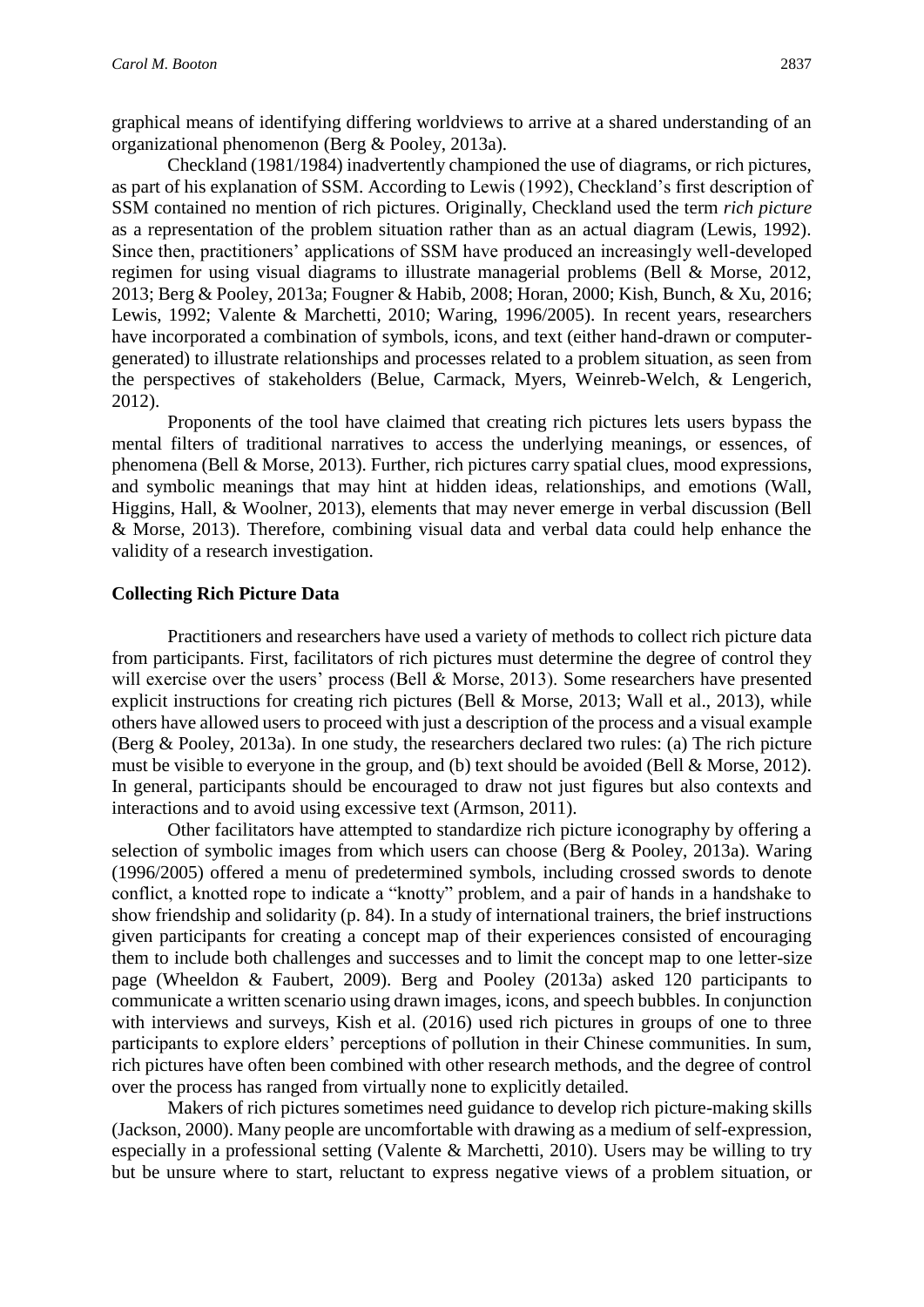hesitant to disclose sensitive data (Berg & Pooley, 2013a). Further, some stakeholders may prefer the status quo or attempt to dominate the discussion (Berg & Pooley, 2013a). However, researchers can prepare participants with menus of icons and explicit guidance to ease the process (Appendix A). The benefits of using rich pictures may outweigh the risks involved in asking participants to draw.

#### **Analyzing Rich Picture Data**

After persuading participants to draw, the researcher's next step is to analyze the rich pictures. Evaluating rich pictures may seem daunting. However, rich pictures are visual representations of a phenomenon and as such can be evaluated using methods similar to those used to analyze works of art. In fact, rich pictures—whether created by one person or by a group—are similar to art in the sense that they are interpretations of a situation emerging from one or more worldviews, reflecting the experiences of those making the images (Barrett, 1994). The inherent challenge lies in the fact that researchers must use words to communicate their interpretations of pictures (Saldaña, 2013).

In academic research, interpreting visual imagery such as rich pictures often involves content analysis, which consists of a coding process similar to that used in other qualitative analysis methods (Emmel & Clark, 2011; Erişti & Kurt, 2011; Galman, 2009; Rose, 2007). During the coding process, the researcher translates the meaning of an image into text (Rose, 2007) and then uses traditional text analysis methods to assign codes to bits of text and categorize the codes to create themes (Corbin & Strauss, 2008). Coding images accurately can be difficult—images, icons, and symbols may hold different meanings for different people (Berg & Pooley, 2013b; Mason, 2005; Saldaña, 2013). Thus, each study using rich pictures will be unique, representing the specific worldviews of the participants (Lewis, 1992) and possibly the perspectives of the researchers who assign and interpret the codes (Wall et al., 2013).

#### **Method**

#### **Problem**

The problem addressed in this case study of secondary data emerged from my desire to assess the value of using rich pictures to triangulate another data source. Relying on only one data source can limit the validity of a study (Patton, 2002). Researchers have applied the tool of rich pictures to gain an understanding of a phenomenon (e.g., Bell & Morse, 2012, 2013; Berg & Pooley, 2013a). However, to date, the process of comparing verbal data to visual data to determine the degree of consistency between the two data sources has not been well explored. In this study, I sought to determine how participants' visual conceptions of academic quality (rich pictures) verified, contradicted, or enhanced their verbal definitions of academic quality.

#### **Research Question**

Questions about the extent to which "form dictates content" (Banks, 2007, p. 52) prompted me to wonder how participants' visual conceptions of academic quality (the form) mirrored or contradicted their verbal definitions of academic quality (the content). Thus, the research question guiding this case study was: "How do rich pictures verify, contradict, or enhance participants' verbal definitions of academic quality?"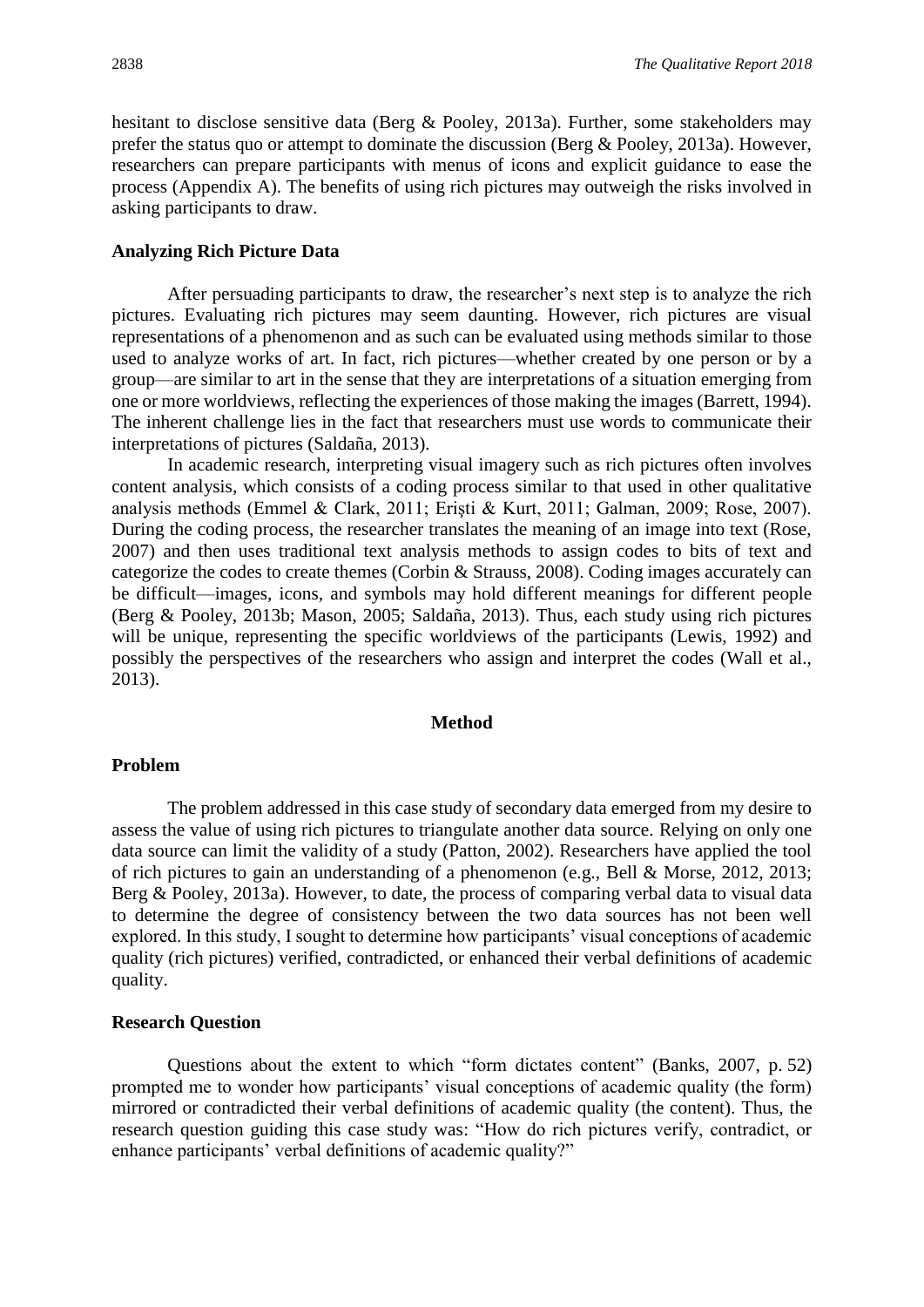### **Research Design**

In this qualitative study of secondary data, the research design can be classified as a case study of a process (Creswell, 2009)—the process of comparing data collected from two different sources. For this case study, I used secondary data collected in 2013 for a Ph.D. study about faculty members' perceptions of academic quality. In the original study, I employed a purposeful sampling design to recruit 10 faculty members consisting of full-time faculty and adjuncts working in multiple departments at two for-profit colleges in the Pacific Northwest (Booton, 2013). I conducted semistructured individual in-depth interviews with the 10 participants using a protocol adapted from Shanahan and Gerber (2004). Before the interviews, participants received an e-mailed informational handout showing a menu of icons they could use to draw their conceptions of academic quality (see Appendix A; Booton, 2013). During the interviews, participants provided two sources of data; they verbally defined academic quality, and they verbally explained their rich pictures. For this case study, I compared the two sets of data to produce novel results.

### **Data Analysis**

The original data consisted of transcribed text, which I coded and categorized to distill and summarize participants' perceptions of academic quality into statements. The two data sources consisted of (a) participants' statements defining academic quality and (b) participants' statements describing their rich pictures. Because all the data for this study existed as participant statements regarding academic quality, the data could be analyzed using one approach. In fact, it was easy to arrange the text statements side by side in tables because in the original research, participants had reported their verbal definition statements separately from their rich picture statements.

First, I applied a comparative analysis approach to both data sets (Corbin & Strauss, 2008). Specifically, for each participant, I compared participants' verbal definition statements to their rich picture statements to discern similarities and differences among the statements. I noted words and phrases that were similar between the two data sets. Three outcomes seemed possible: (a) extensive consistency, (b) some consistency, or (c) no consistency between the two data sources.

#### **Ethical Issues and Researcher Role**

I collected the secondary data used for this case study in a Ph.D. study. Thus, as the principal researcher, I was responsible for any errors in interpretation, coding, categorizing, and reporting of participants' perceptions of academic quality. Qualitative approaches by nature depend on researchers' interpretations of the data they collect (Patton, 2002). However, researchers' interpretations are subject to preconceptions and biases (Moustakas, 1994). To mitigate possible researcher bias, I employed traditional validity techniques in the original study, including bracketing, member checking, and triangulation of data sources (Corbin & Strauss, 2008; Moustakas, 1994; Patton, 2002). Further, in the original research project, I asked participants to describe their pictures in their own words, rather than using my own words to assign meaning to their pictures. However, the validity of the statements used in this case study depends on the validity and integrity of the original study.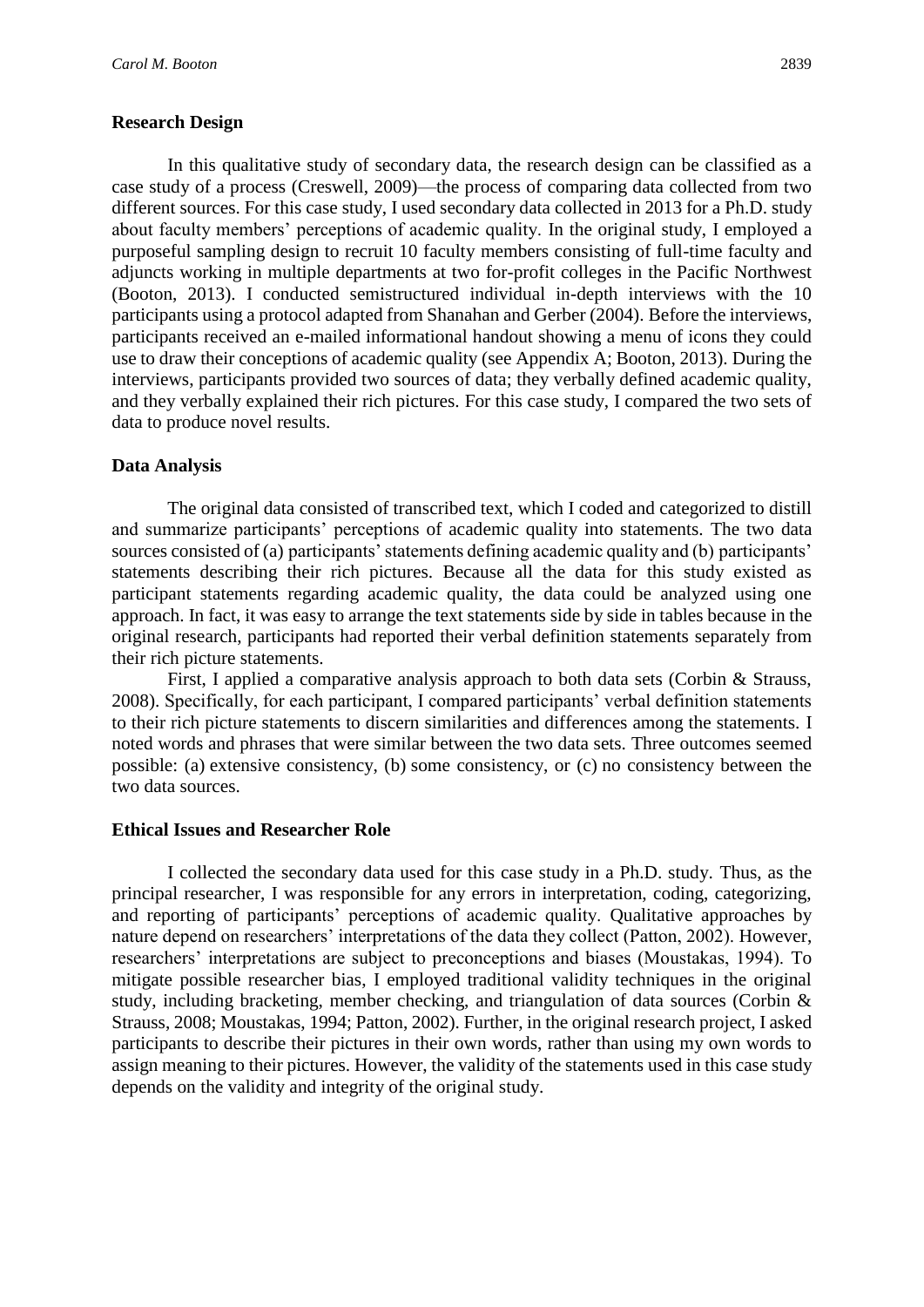#### **Results**

As mentioned, in terms of the amount of consistency between the two data sources, three outcome scenarios seemed possible: (a) consistency, (b) some consistency, or (c) no consistency between the two data sources. Overall, seven of the 10 participants showed obvious consistency between their verbal definitions of academic quality and their rich picture descriptions. However, eight of the 10 participants offered elements in their verbal definitions of academic quality that did not appear in their rich picture descriptions. Moreover, nine of the participants offered elements in their rich picture descriptions that did not appear in their verbal definitions. In this section, I compare the text statements identified in the original research. I offer examples of the three potential outcome scenarios. For each, I present a rich picture, followed by a table showing the participant's statements from the two data sources.

For example, in Figure 1 and Table 1, I show how Participant F1's rich picture data were consistent with her verbal definitions. In Figure 2 and Table 2, I show how Participant F2's rich picture data overlapped somewhat with her verbal definition—what I defined as *some consistency*. In Figure 3 and Table 3, I show how Participant F3's rich picture description contradicted his verbal definition, showing *no consistency* between the two data sources. The rich pictures and verbal definition data are presented to show how I compared the two types of data. The three rich pictures are typical of the variety of images produced in rich-picture research (Bell & Morse, 2012, 2013; Berg & Pooley, 2013a; Fougner & Habib, 2008; Horan, 2000; Kish et al., 2016; Lewis, 1992).

### **Consistency between Verbal and Visual Data**

F1's rich picture appears in Figure 1. A comparison of her verbal definition and rich picture description appears in Table 1.



*Figure 1.* Rich picture—Participant F1.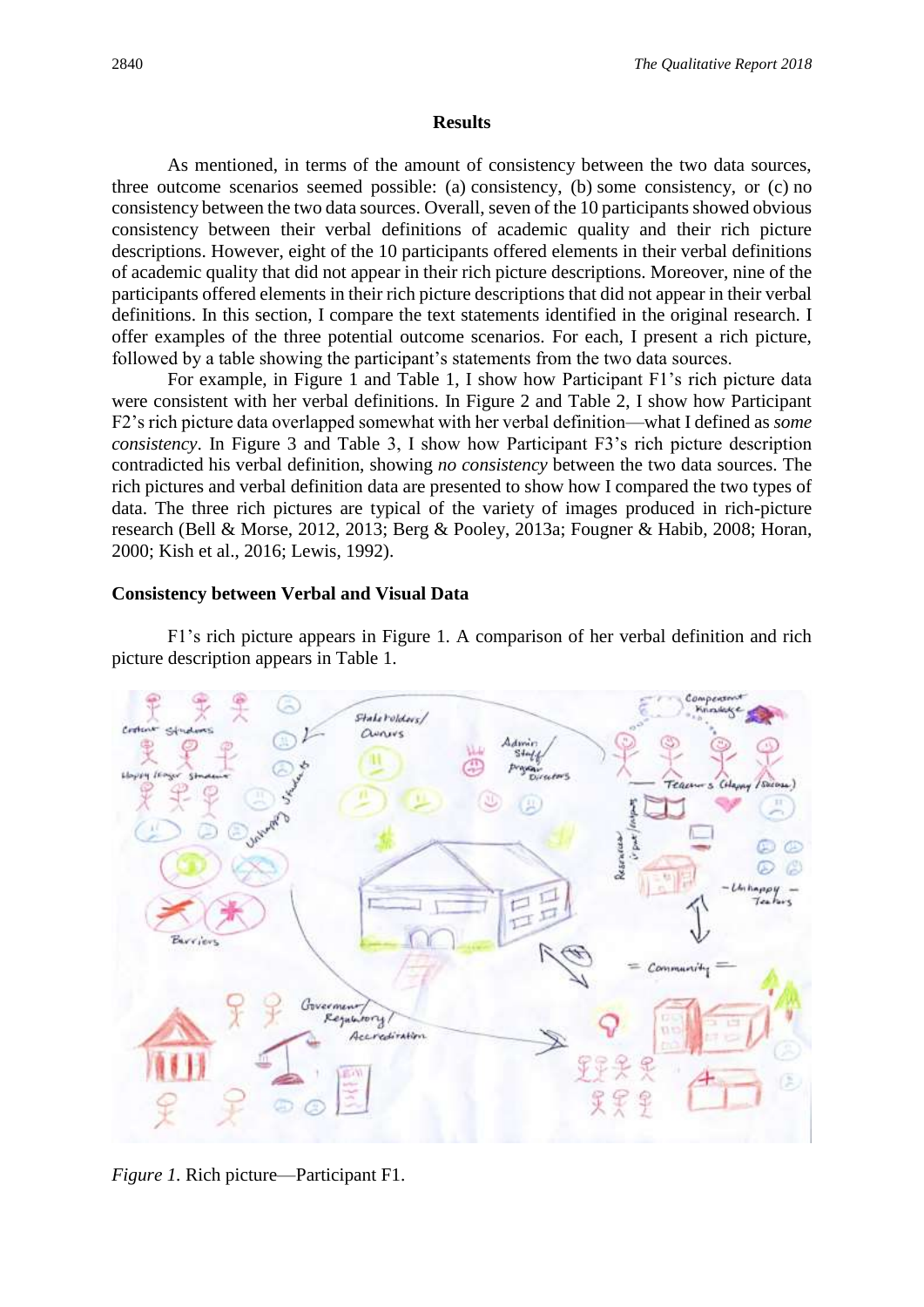| Verbal Definition of AQ (F1) |                                                                                                                                                         | Rich Picture Description (F1) |                                                                                                                                                    |  |
|------------------------------|---------------------------------------------------------------------------------------------------------------------------------------------------------|-------------------------------|----------------------------------------------------------------------------------------------------------------------------------------------------|--|
| 1.                           | Student employment/teach students<br>professionalism, technology, business<br>practices                                                                 | 1.                            | Contented, happy, eager students/reduce<br>barriers for unhappy students                                                                           |  |
| 2.                           | Empowered instructors who can<br>empower students/resources for<br>teachers (continuing education,<br>technology)/opportunities for teachers<br>to grow |                               | 2. Happy teachers/unhappy teachers leave<br>or change                                                                                              |  |
|                              | 3. Communication [of staff] with<br>teachers                                                                                                            |                               | 3. Helpful admin staff/program directors                                                                                                           |  |
| 4.                           | Visible owners                                                                                                                                          | 4.                            | Stakeholders [sic]/owners build<br>relationships with<br>community/partnerships with<br>community/work with<br>government/regulatory/accreditation |  |

Table 1. *An Example of Consistency Between Verbal Definition and Rich Picture Description*

Much similarity emerged between F1's verbal definition of academic quality and her rich picture description. First, her verbal definition of academic quality focused on several studentrelated elements, including student employment and learning. In her rich picture description, F1 described "contented, happy, eager students" and recommended reducing barriers for unhappy students. Second, F1 defined academic quality as including "empowered instructors who can empower students." In addition, teachers needed resources and opportunities to grow. In her rich picture, F1 labeled teachers as "happy" or "unhappy." Unhappy teachers "leave or change." Third, F1 included communication with teachers as an element of academic quality. (I assumed she referred to communication with supervisors and staff.) In her rich picture, she described the need for helpful administrative staff and program directors (supervisors).

Finally, F1 thought academic quality included "visible owners." In her rich picture, she expanded on that idea: Owners build relationships and partnerships with community members and work with government agencies. In sum, F1's definition of academic quality aligned closely with her rich picture description. Thus, the rich picture description verified F1's verbal definition of academic quality.

#### **Some Consistency Between Verbal and Visual Data**

The first page of F2's 5-page rich picture appears in Figure 2. A comparison of her verbal definition and rich picture description appears in Table 2.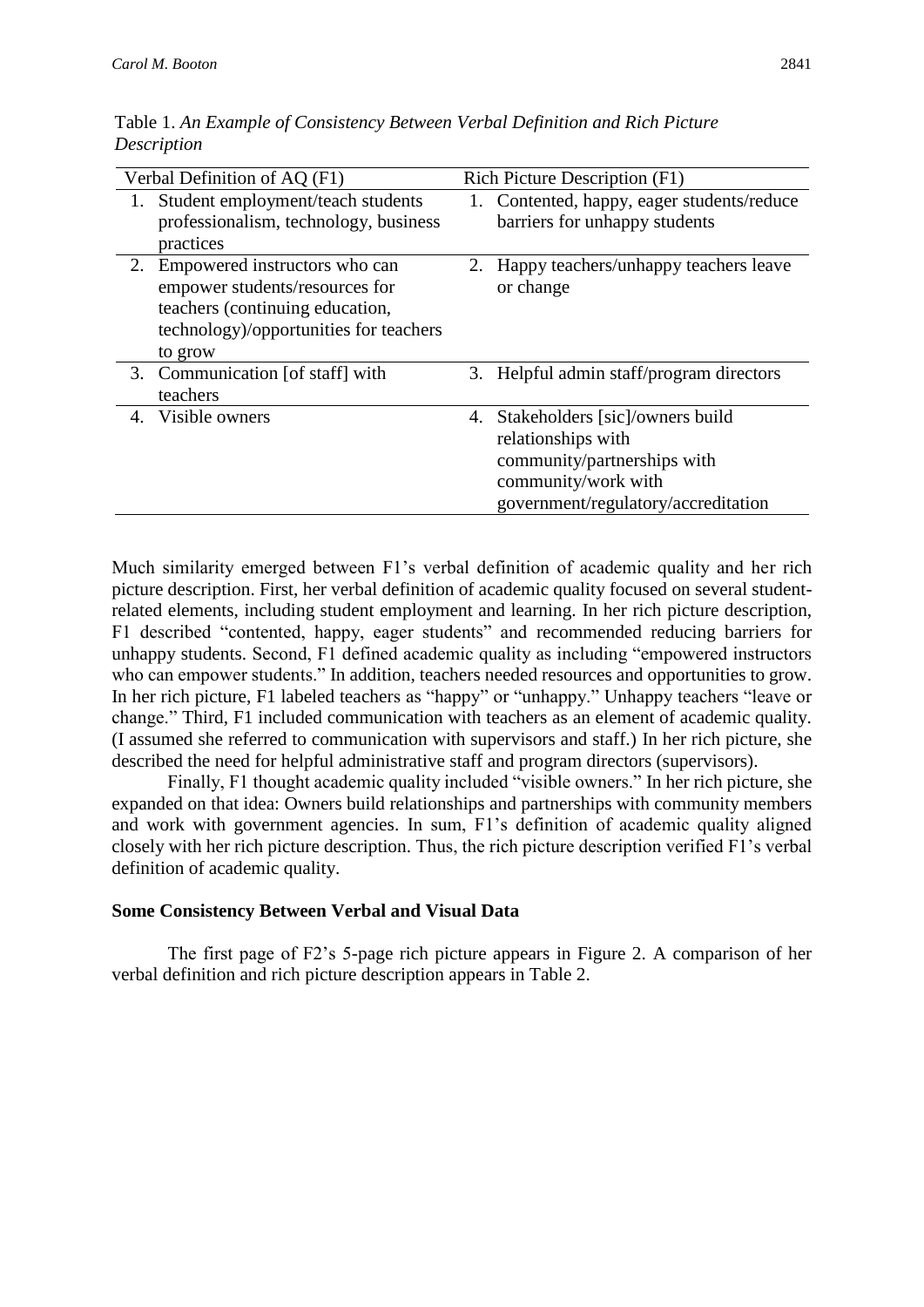

*Figure 2.* Rich picture—Participant F2 (page 1 of five pages).

Table 2. *An Example of Some Consistency Between Verbal Definition and Rich Picture Description*

| Verbal Definition of AQ (F2)       | Rich Picture Description (F2)                         |  |
|------------------------------------|-------------------------------------------------------|--|
| Wonderful teachers                 | Qualities of an excellent instructor: trained         |  |
|                                    | speaker, knowledgeable, style appealing to            |  |
|                                    | students, exciting, enjoyable                         |  |
| Accurate materials<br>$2_{\cdot}$  | 2. Complete information for students and              |  |
|                                    | teachers/consistency in test materials                |  |
| Effective management<br>3.         | Effective management/teachers should be in<br>3.      |  |
|                                    | control/ teachers should have more                    |  |
|                                    | input/students should not be allowed to cheat         |  |
|                                    | Relaxed, noncompetitive atmosphere                    |  |
| Smartboard<br>4.                   |                                                       |  |
| Customer is not always right<br>5. |                                                       |  |
|                                    | 1. The history of how she got the job/list of her job |  |
|                                    | skills/ seeking balance between her new adjunct       |  |
|                                    | job and her experience                                |  |
|                                    | 2. Teaching the whole person                          |  |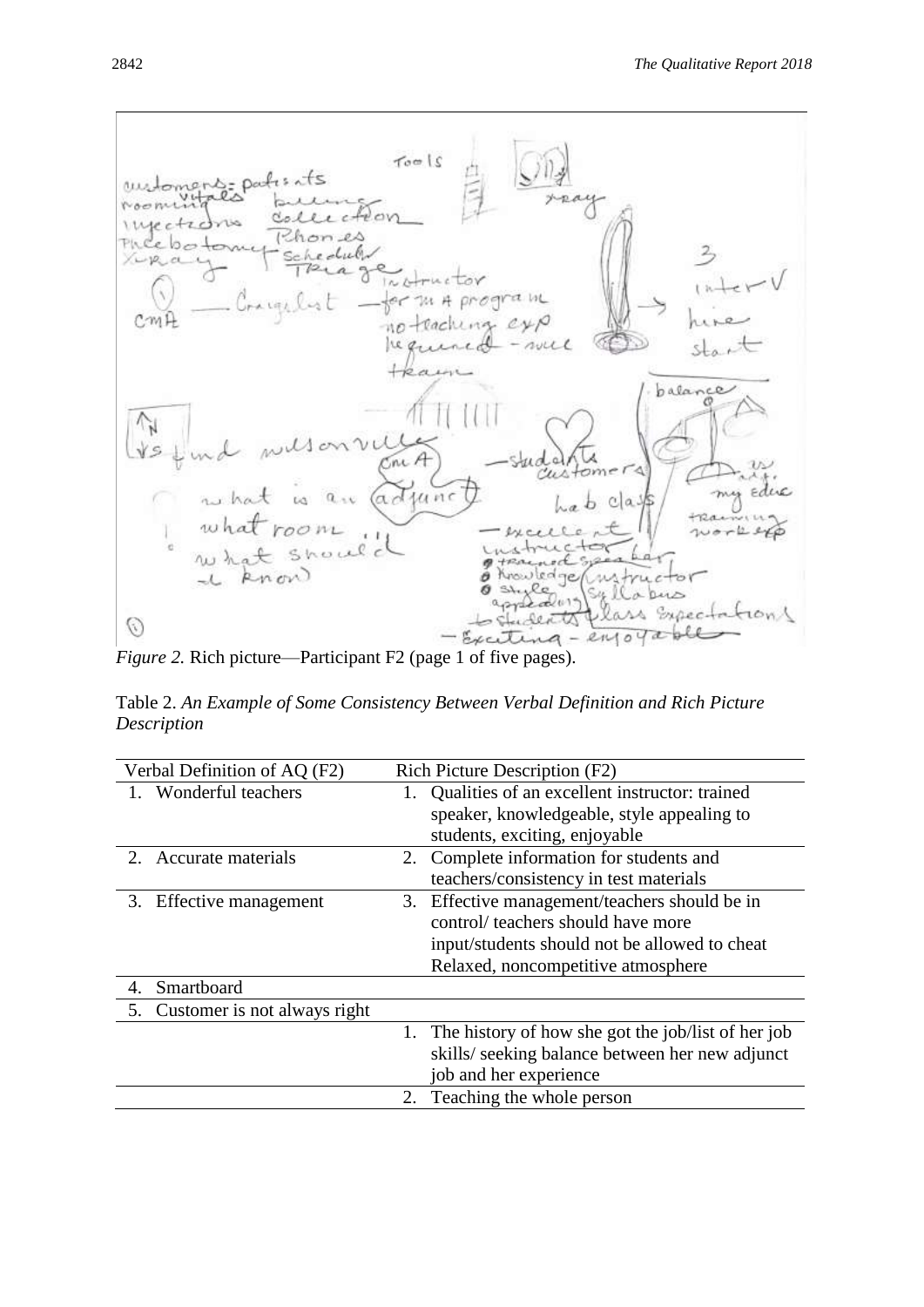Three areas of overlap emerged between F2's verbal definition of academic quality and her description of her rich picture. First, F2's verbal definition of academic quality included the need for "wonderful teachers." In her description of her rich picture, F2 noted the qualities of excellent instructors, confirming and extending her definition by noting excellent instructors should be knowledgeable, trained speakers who have an "exciting," "enjoyable" style that is "appealing to students." Second, F2 defined academic quality as providing "accurate materials" for students. In her description of her rich picture, F2 noted "accurate materials" meant providing complete information and consistent test materials. Third, F2 defined academic quality as including "effective management." F2's rich picture description specifically included the phrase "effective management"—a direct confirmation between the two data sources. Effective management could imply (from F2's perspective) that teachers should be in control and have more input, and further, that students should not be allowed to cheat. Somewhat related to effective management was her desire to work in a "relaxed, noncompetitive atmosphere."

Two elements in F2's definition of academic quality showed no equivalent in her rich picture description. According to the fourth element of her definition, academic quality meant providing modern classroom technology (specifically, a Smartboard). In the fifth element of her definition, she told a story of some cheating students whose behavior her managers chose to ignore, prompting her to say, "The customer is not always right." Her rich picture description contained no equivalent statements.

However, in her rich picture description, F2 mentioned two new elements not contained in her verbal definition. First, F2 illustrated how she got her job as an instructor. She listed her job skills and drew a scale to show her desire for balance between her job and experience. On the fifth page of her rich picture, F2 illustrated her inferred worldview, *teaching the whole person*, with a gift-wrapped package.

Drawing the rich picture encouraged F2 to expand on three major elements in her verbal definition of academic quality (wonderful teachers, accurate materials, and effective management). In addition, drawing the rich picture inspired her to focus on her own history and experience as an adjunct teaching medical assisting students, elements that did not appear in her definition. Her definition of academic quality showed her frustration with cheaters, but her rich picture prompted her to express a more optimistic philosophy of "teaching the whole person." In sum, F2's description of her rich picture enhanced her verbal definition of academic quality.

#### **No Consistency Between Verbal and Visual Data**

F3's rich picture appears in Figure 3. A comparison of his verbal definition and rich picture description appears in Table 3.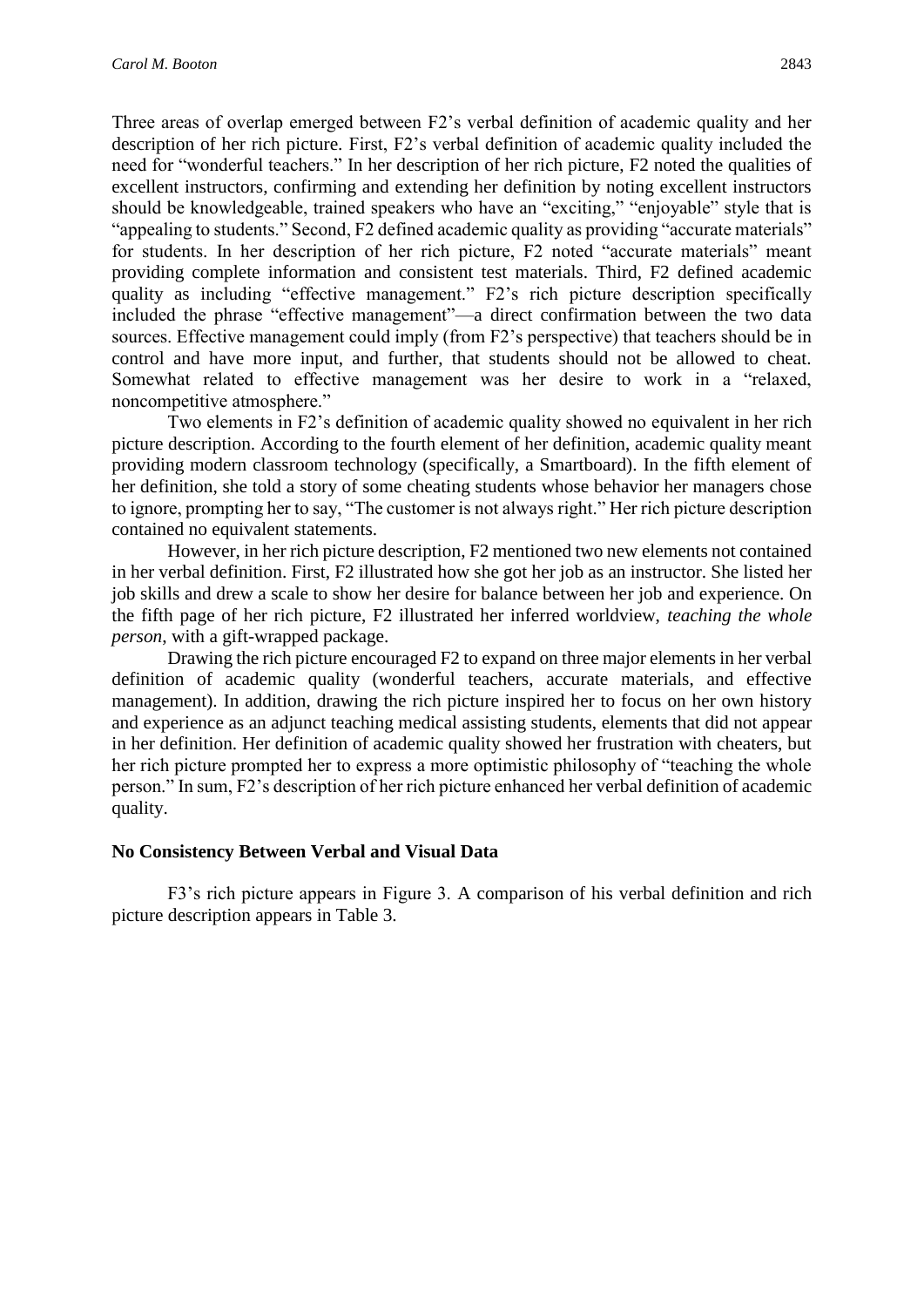superes BYICK outeder  $2206$   $b$ Tete heis  $\mathcal{D}^{j[m]}$ *(education* wyter February<br>Stipentino stoners Orodia  $ArO$ ż De **DS20 chue** environnen<br>Lank of M Sturents  $\epsilon$ i it MANTERANCE OWN

*Figure 3.* Rich picture—Participant F3.

Table 2. *An Example of No Consistency Between Verbal Definition and Rich Picture Description*

| Rich Picture Description (F3)                      |  |
|----------------------------------------------------|--|
|                                                    |  |
|                                                    |  |
|                                                    |  |
|                                                    |  |
|                                                    |  |
|                                                    |  |
|                                                    |  |
| Prospective students enter the system<br>1.        |  |
| Federal student-aid dollars enter the system<br>2. |  |
| Dollars exit the system to the owners<br>3.        |  |
| Teachers strive to impart knowledge but are<br>4.  |  |
| always in fear of job loss                         |  |
| The diploma is the education product<br>5.         |  |
| Graduated students are the customer<br>6.          |  |
| 7. The owners focus on the administrative side.    |  |
| and ignore the education side/there is a brick     |  |
| wall dividing administration from education        |  |
| Quality suffers due to emphasis on profit<br>8.    |  |
| rather than product/lack of maintenance            |  |
|                                                    |  |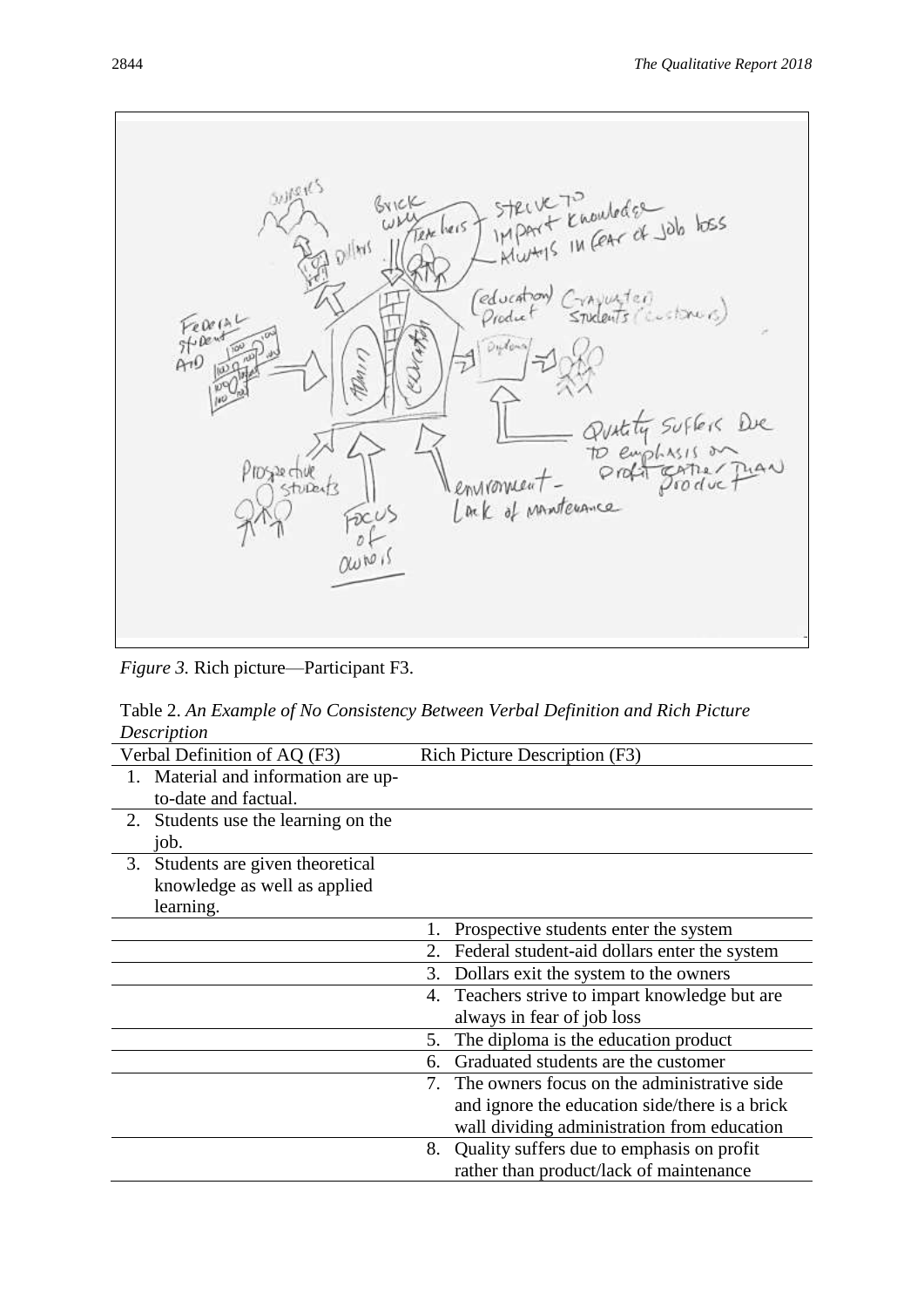F3's perception of academic quality depicted in his rich picture showed no apparent consistency with his definition. F3's definition of academic quality seemed to represent ideal conditions. First, academic quality meant teaching materials should be up-to-date and factual. Second, students should use what they learned on the job. Third, academic quality for F3 meant students receive both theoretical and practical knowledge.

In marked contrast, in his rich picture description, F3 described how prospective students entered the system along with federal student-aid dollars. Those dollars exited the system to owners' pockets. Teachers tried to convey knowledge to students but feared the loss of their jobs. In F3's rich picture description, student diplomas were the education product, and graduates were the customers. He saw a divide between administration and education created by the owners' desire for profit. Instead of focusing resources on students, the owners extracted profits from the school, and quality suffered.

In sum, a clear contradiction was evident between F3's verbal definition of academic quality and his rich picture description. In fact, there was no discernible overlap. F3's rich picture description added eight entirely new insights into his perceptions of academic quality. The addition of the rich picture data source revealed facets of F3's conception of academic quality that were not apparent in his verbal definition.

#### **Discussion**

The value of using rich pictures to aid the thinking process is well documented (Bell  $\&$ Morse, 2013; Berg & Pooley, 2013a; Galman, 2009). One challenge in using the rich-picture methodology has been the potential difficulty of understanding the symbols drawn by participants (Berg & Pooley, 2013a). In the original research project, I mitigated this difficulty by asking participants to explain in detail the elements of their rich pictures.

Practitioners of SSM have found employing rich pictures can help users identify and address managerial problems (Bell & Morse, 2012, 2013; Berg & Pooley, 2013a; Fougner & Habib, 2008; Horan, 2000; Kish et al., 2016; Lewis, 1992; Valente & Marchetti, 2010; Waring, 1996/2005). In this case study, for some of the participants, the consistency between their verbal definitions of academic quality and their rich picture descriptions was clear; for others, little or no consistency emerged. The degree of consistency between the two data sources validated both sources by verifying, contradicting, or enhancing participants' perceptions. Lack of consistency between definitions and rich picture descriptions showed the capacity of rich pictures to help uncover facets of the phenomenon that participants might have overlooked or ignored in a traditional verbal response.

Several limitations apply to the findings in this study. These limitations involve the validity of the secondary data. In particular, my role as researcher and the narrow geographical scope of the original study may have affected the integrity of the original data. I hope the measures taken to ensure the validity of the original study (e.g., bracketing, member checking, and triangulation of multiple data sources) support the internal validity of this case study. In terms of external validity, I provided sufficient detail that future researchers could attempt to replicate this approach as they use rich pictures to enhance verbal data (Guba, 1981).

Using rich pictures comes with some caveats. First, visual expression comes more easily to some people than to others. However, the main limitation of rich pictures involves the conversion of visual data to textual data. Typically, decoding, interpreting, and discussing visual images requires somehow converting the visual data to spoken or written text. In the original research study on which this case study was based, I asked participants to describe their rich pictures in detail. Thus, instead of relying on my interpretation of their images, I relied on participants' interpretations. In essence, they translated the visual data to textual data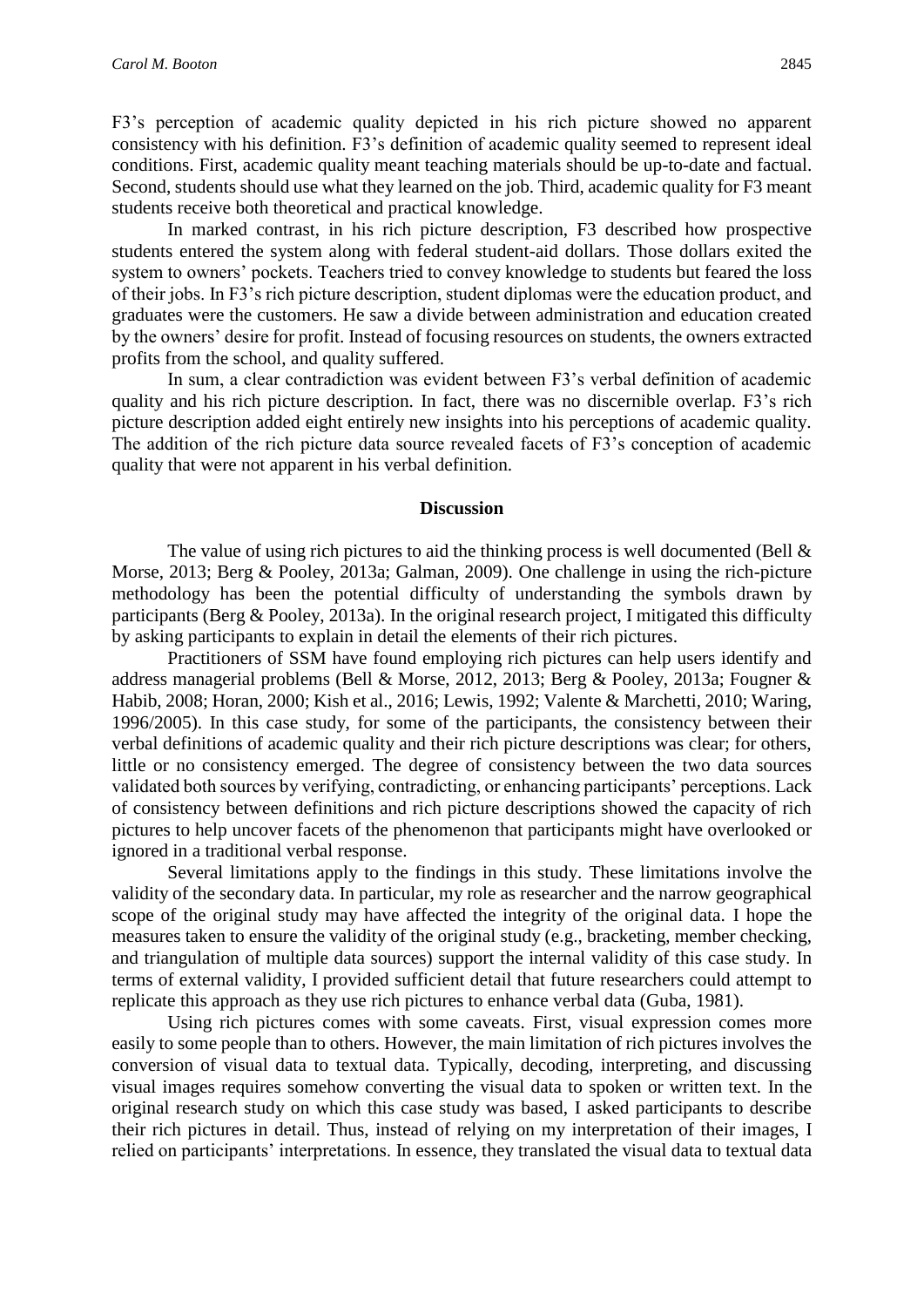for me, using their own words. In the process, deep, rich, vivid nuances of academic quality emerged.

For most of the participants, drawing and describing their rich pictures produced a list of academic quality attributes uniquely different from their verbal definitions, thereby verifying, contradicting, and enhancing their verbal data. Comparing verbal and visual data offered new insights into the phenomenon of academic quality. Qualitative researchers may benefit from using rich pictures as a data source to enhance the validity of their investigations. Finally, future researchers should consider applying the soft systems tool of rich pictures to other social situations to extend knowledge about the use and benefits of the rich-picture approach.

#### **References**

- Armson, R. (2011). *Growing wings along the way*. Charmouth/Dorset, UK: Triarchy Press. Available from<http://www.triarchypress.net/growing-wings.html>
- Banks, M. (2007). *Using visual data in qualitative research*. Los Angeles, CA: SAGE Publications, Inc.
- Barrett, T. (1994) *Criticizing art: Understanding the contemporary*. Mountain View, CA: Mayfield Publishing Company.
- Bell, S., & Morse, S. (2012, June). How people use rich pictures to help them think and act. *System Practice and Action Research*. 1–18. doi:10.1007/s11213-012-9236-x
- Bell, S., & Morse, S. (2013, January/February). Rich pictures: A means to explore the 'sustainable mind'? *Sustainable Development, 21*(1), 30–47. doi:1002/sd.497
- Belue, R., Carmack, C., Myers, K. R., Weinreb-Welch, L., & Lengerich, E. J. (2012). Systems thinking tools as applied to community-based participatory research: A case study. *Health Education & Behavior, 39*(6), 745–751. doi:10.1177/1090198111430708
- Berg, T., & Pooley, R. (2013a). Contemporary iconography for rich picture construction. *Systems Research and Behavioral Science, 30*, 31–42. doi:10.1002/sres.2121
- Berg, T., & Pooley, R. (2013b). Rich pictures: Collaborative communication through icons. *Systemic Practice and Action Research, 26*(4), 361–376. doi:10.1007/s11213-012- 9238-8
- Blockley, D. I. (2010, September). The importance of being process. *Civil Engineering and Environmental Systems, 27*(3), 189–199. doi:10.1080/10286608.2010.482658
- Booton, C. M. (2013). *Faculty members' lived experiences with academic quality in for-profit on-ground gainful employment programs* (Doctoral dissertation). Available from ProQuest Dissertations and Theses database. (UMI No. 3577844)
- Checkland, P. (1981/1984). *Systems thinking, systems practice*. Chichester, England: John Wiley & Sons, Ltd.
- Checkland, P. (2010). Researching real-life: Reflections on 30 years of action research. *Systems Research and Behavioral Science, 27*, 129-132. doi:10.1002/sres.1019
- Checkland, P., & Haynes, M. G. (1994). Varieties of systems thinking: The case of soft systems methodology. *System Dynamics Review, 10*(2/3), 189–197.
- Corbin, J., & Strauss, A. (2008). *Basics of qualitative research: Techniques and procedures for developing grounded theory* (3<sup>rd</sup> ed.). Los Angeles, CA: SAGE Publications, Inc.
- Creswell, J. W. (2009). *Research design: Qualitative, quantitative, and mixed methods approaches*. Los Angeles, CA: SAGE Publications, Inc.
- Doloi, H. K. (2011). Understanding stakeholders' perspective of cost estimation in project management. *International Journal of Project Management, 29*, 622–636. doi:10.1016/j.iproman.2010.06.001
- Emmel, N., & Clark, A. (2011, January). Learning to use visual methodologies in our research: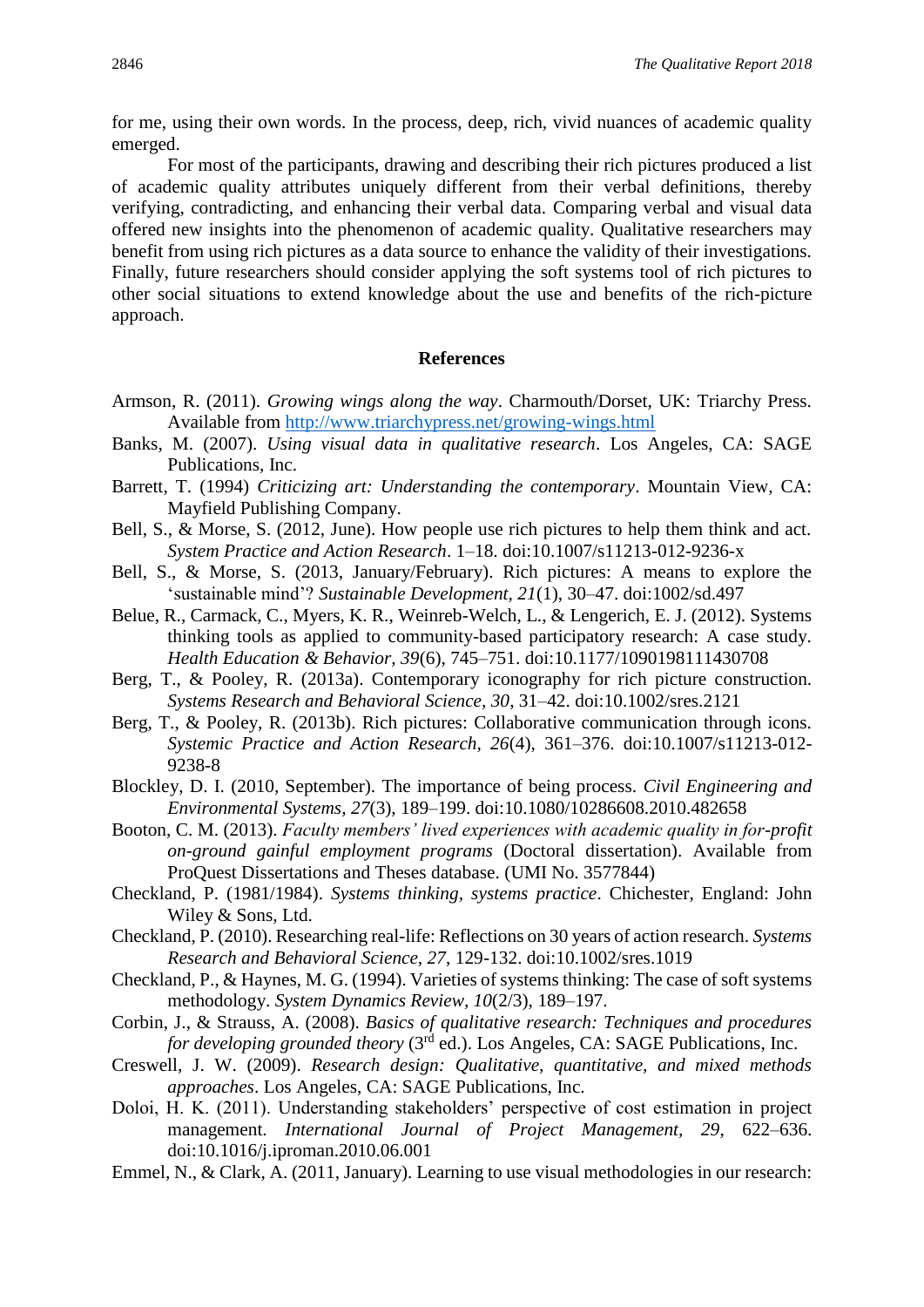A dialogue between two researchers. *FQS Forum: Qualitative Social Research, 12*(1), Article 36, 1–15.

- Erişti, S. D., & Kurt, A. A. (2011, January). Elementary school students' perceptions of technology in their pictorial representations. *Turkish Online Journal of Qualitative Inquiry, 2*(1), 24–37.
- Fougner, M., & Habib, L. (2008, October). If I had a rich picture…: Insights into the use of "soft" methodological tools to support the development of interprofessional education. *Journal of Interprofessional Care, 22*(5), 488–498. doi:10.1080/13561820802168125
- Galman, S. A. C. (2009). The truthful messenger: Visual methods and representation in qualitative research in education. *Qualitative Research, 9*(2), 197–217. doi:10.1177/146/794108099321
- Guba, E. G. (1981). Criteria for assessing the trustworthiness of naturalistic inquiries. *Educational Communication and Technology, 29*(2), 75–91. Retrieved from <http://www.jstor.org/stable/30219811>
- Horan, P. (2000, November 8-10). Using rich pictures in information systems teaching. *Proceedings of First International Conference on Systems Thinking in Management 2000, 72,* Geelong, Australia. Retrieved from http://ceur-ws.org/Vol-72/039%20Horan%20SSM.pdf
- Jackson, M. C. (2000). Supplement: Peter Checkland at 70: A review of soft systems thinking. *Systems Research and Behavioral Science, 17*(S1), S3–S10.
- Kish, K., Bunch, M. J., & Xu, B. J. (2016). Soft systems methodologies in action: Environment, health & Shanghai's elderly. *Systemic Practice and Action Research, 29*(1), 61–77. doi:10.1007/s11213-015-9353-4
- Lewis, P. J. (1992). Rich picture building in the soft systems methodology. *European Journal of Information Systems, 1*(5), 351–360.
- Mason, P. (2005). Visual data in applied qualitative research: Lessons from experience. *Qualitative Research, 5*(3), 325–346. doi:10.1177/1468794105054458
- Moustakas, C. (1994). *Phenomenological research methods*. Thousand Oaks, CA: SAGE Publications, Inc.
- Patton, M. O. (2002). *Qualitative research and evaluation methods* (3<sup>rd</sup> ed.). Thousand Oaks, CA: SAGE Publications, Inc.
- Paucar-Caceres, A., & Pagano, R. (2011). Measuring the performance of a research strategic plan system using the soft systems methodology's three 'es' and the viable system models' indices of achievement. *Systemic Practice Action Research, 22*, 445–462. doi:10.1007/s11213-009-9140-1
- Rose, G. (2007). Visual methodologies: An introduction to the interpretation of visual material  $(2<sup>nd</sup>$  ed.). Thousand Oaks, CA: SAGE Publications, Inc.
- Shanahan, P., & Gerber, R. (2004). Quality in university student administration: Stakeholder conceptions. *Quality Assurance in Education, 12*(4), 166–174.
- Saldaña, J. (2013). *The coding manual for qualitative researchers* (2<sup>nd</sup> ed.). Los Angeles, CA: SAGE Publications.
- Valente, A., & Marchetti, E. (2010). Development of a rich picture editor: A user-centered approach. *International Journal on Advances in Intelligent Systems, 3*(3/4), 187–199. Retrieved from [http://www.iariajournals.org/intelligent\\_systems/](http://www.iariajournals.org/intelligent_systems/)
- Wall, K., Higgins, S., Hall, E., & Woolner, P. (2013). 'That's not quite the way we see it': The epistemological challenge of visual data. *International Journal of Research & Method in Education, 36*(1), 3–22. doi:10.1080/1743727x.2012.730278

Waring, A. (1996/2005). *Practical systems thinking*. London, UK: Thomson Learning.

Wheeldon, J., & Faubert, J. (2009). Framing experience: Concept maps, mind maps, and data collection in qualitative research. *International Journal of Qualitative Methods, 8*(3),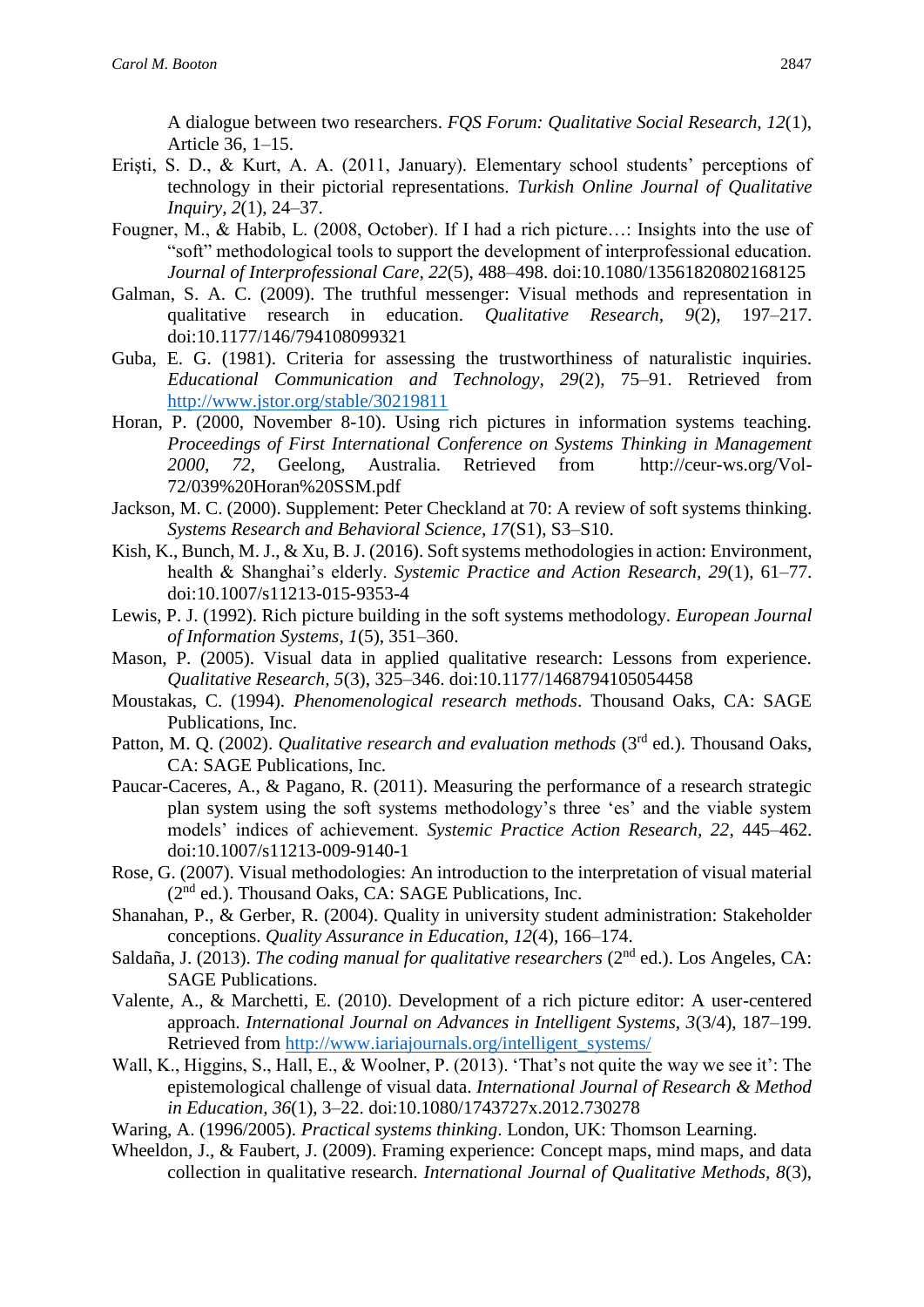68–83. Retrieved from<http://ejournals.library.ualberta.ca/index.php/IJQM/index>

Wolf, P. (2010, September). Balanced evaluation: Monitoring the "success" of a knowledge management project. *FQS Forum: Qualitative Social Research, 11*(3), 1–26.

# **Appendix A: Instructions for Drawing a Rich Picture**

Please follow these directions to draw your rich picture. Estimated time: 30 minutes.

**Your task.** To draw a picture of your experience with academic quality in the vocational programs you teach. Academic quality is whatever you define it to be. Anything you draw is OK! This is your experience.

- 1. **Paper**. Choose white paper, size 8.5 x 11 (letter size paper) or larger. You can tape multiple sheets of paper together if you want.
- 2. **Drawing materials.** Choose any drawing materials that will be readable, e.g., markers, colored pencils).
- 3. **Images.** Use any icons, symbols, and text you like to represent your experience with academic quality. Some symbols are shown on the following page.
- 4. **ELEMENTS**. Please include the following elements, from your perspective:
	- a. **Customers** (whoever you conceive the customer to be)
		- b. **Actors** (people and institutions who carry out the education process; include yourself)
		- c. **Transformation** (the processes of learning and teaching; think of inputs and outputs)
		- d. **Worldview** (the overall theme, stance, or philosophy that seems to encompass your experience, from your perspective)
		- e. **Owners** (people and institutions who have the power to change things positively or negatively)
		- f. **Environment** (entities, institutions, and conditions that have influence either positively or negatively on your experience, i.e., the government, financial constraints, or legal issues)
	- g. **Relationships**
	- h. **Emotions**
- 5. **IMPORTANT**: Bring your rich picture with you to the interview.